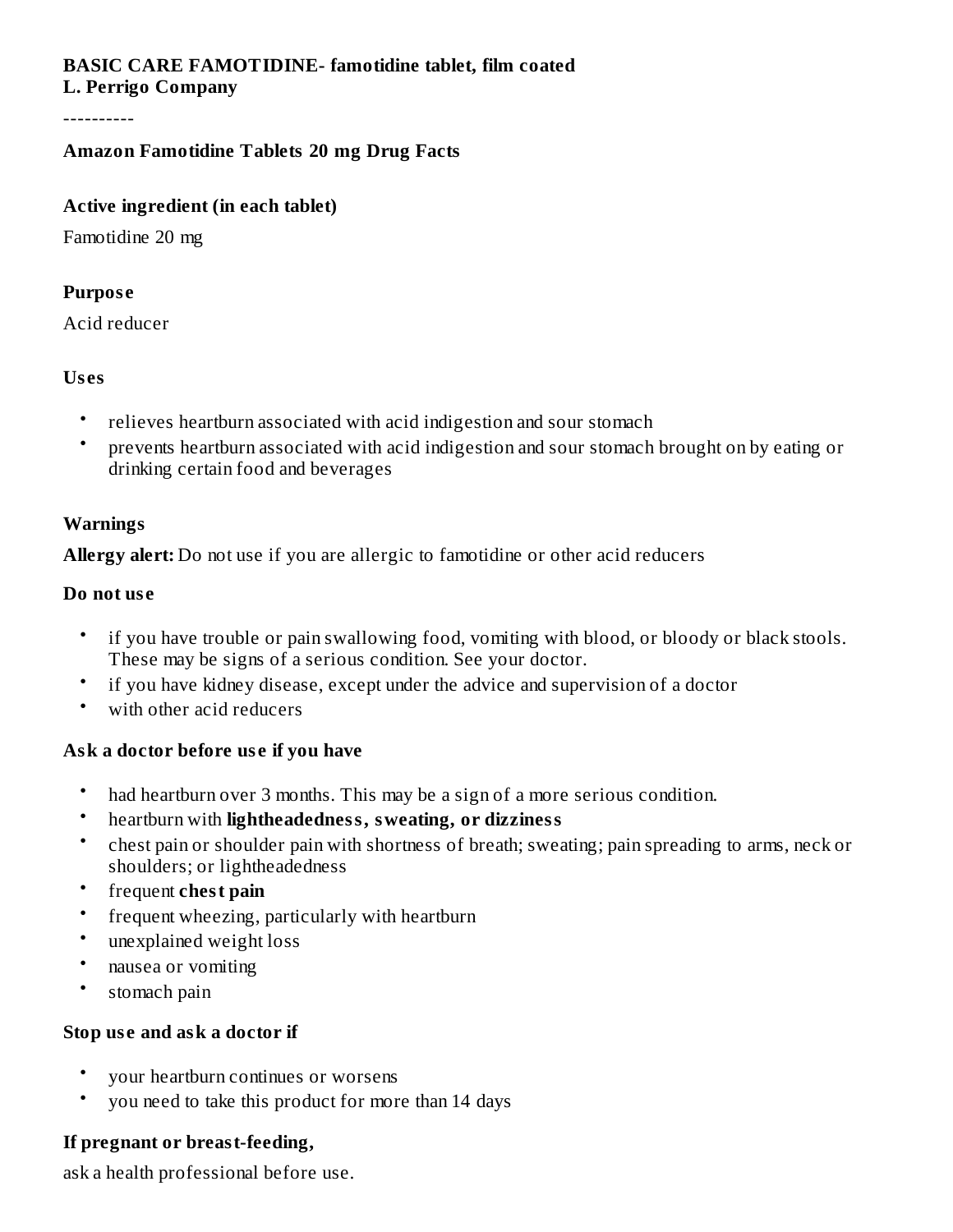# **Keep out of reach of children.**

In case of overdose, get medical help or contact a Poison Control Center right away.

## **Directions**

- adults and children 12 years and over:
- to **relieve** symptoms, swallow 1 tablet with a glass of water. Do not chew.
- to **prevent** symptoms, swallow 1 tablet with a glass of water at any time from **10 to 60 minutesbefore** eating food or drinking beverages that cause heartburn
- do not use more than 2 tablets in 24 hours
- children under 12 years: ask a doctor

# **Other information**

- read the directions and warnings before use
- keep the carton. It contains important information.
- store at 20°-25°C (68°-77°F)
- protect from moisture and light

## **Inactive ingredients**

carnauba wax, colloidal silicon dioxide, croscarmellose sodium, lactose (monohydrate), magnesium stearate, microcrystalline cellulose, polyethylene glycol, polyvinyl alcohol, talc, and titanium dioxide

### **Questions or comments?**

**1-800-719-9260**

# **Principal Display Panel**

Compare to Maximum Strength Pepcid $^{\circledR}$  AC active ingredient Maximum Strength famotidine tablets 20 mg Acid Reducer actual size 200 TABLETS Just One Tablet Prevents & Relieves Heartburn Due to Acid Indigestion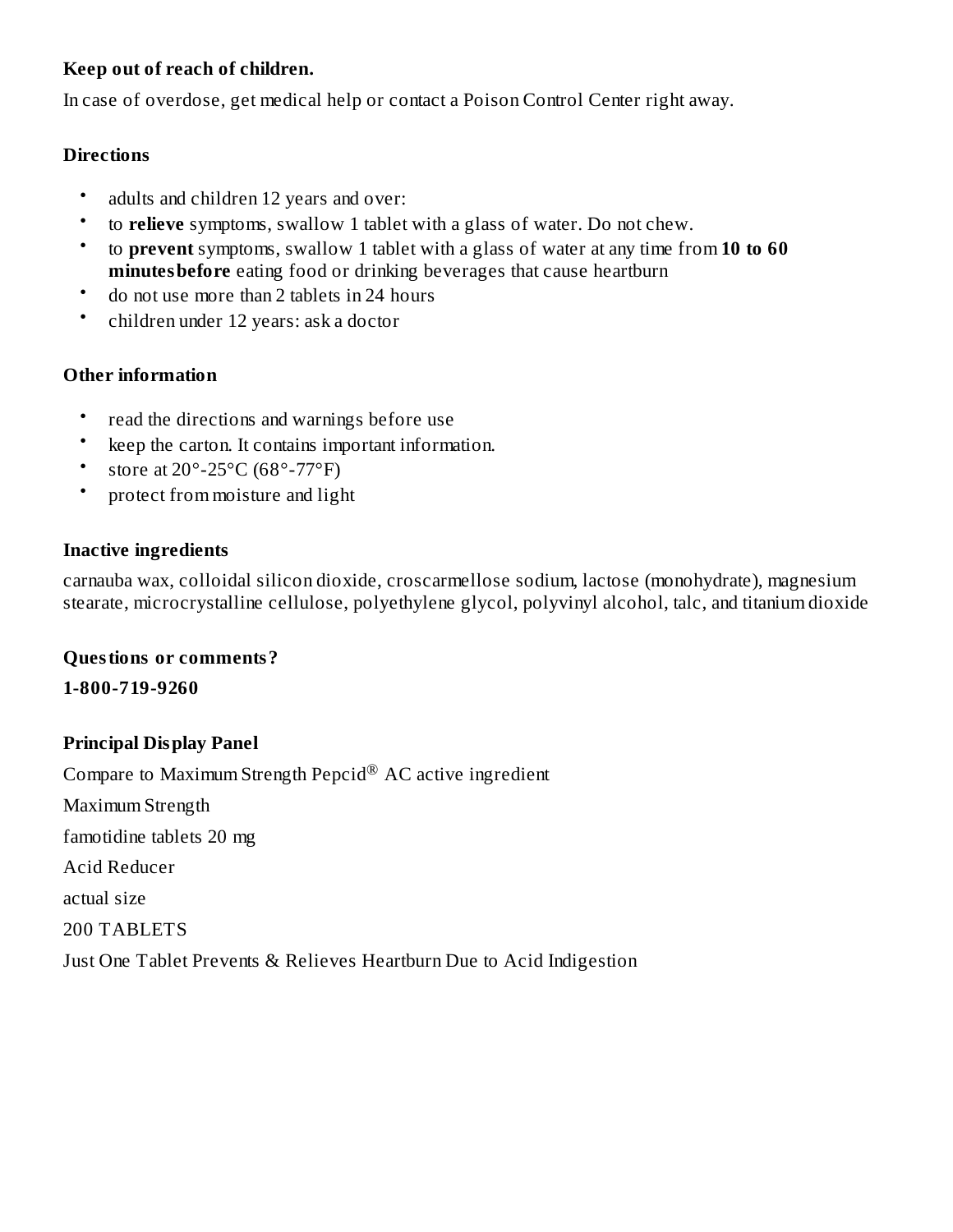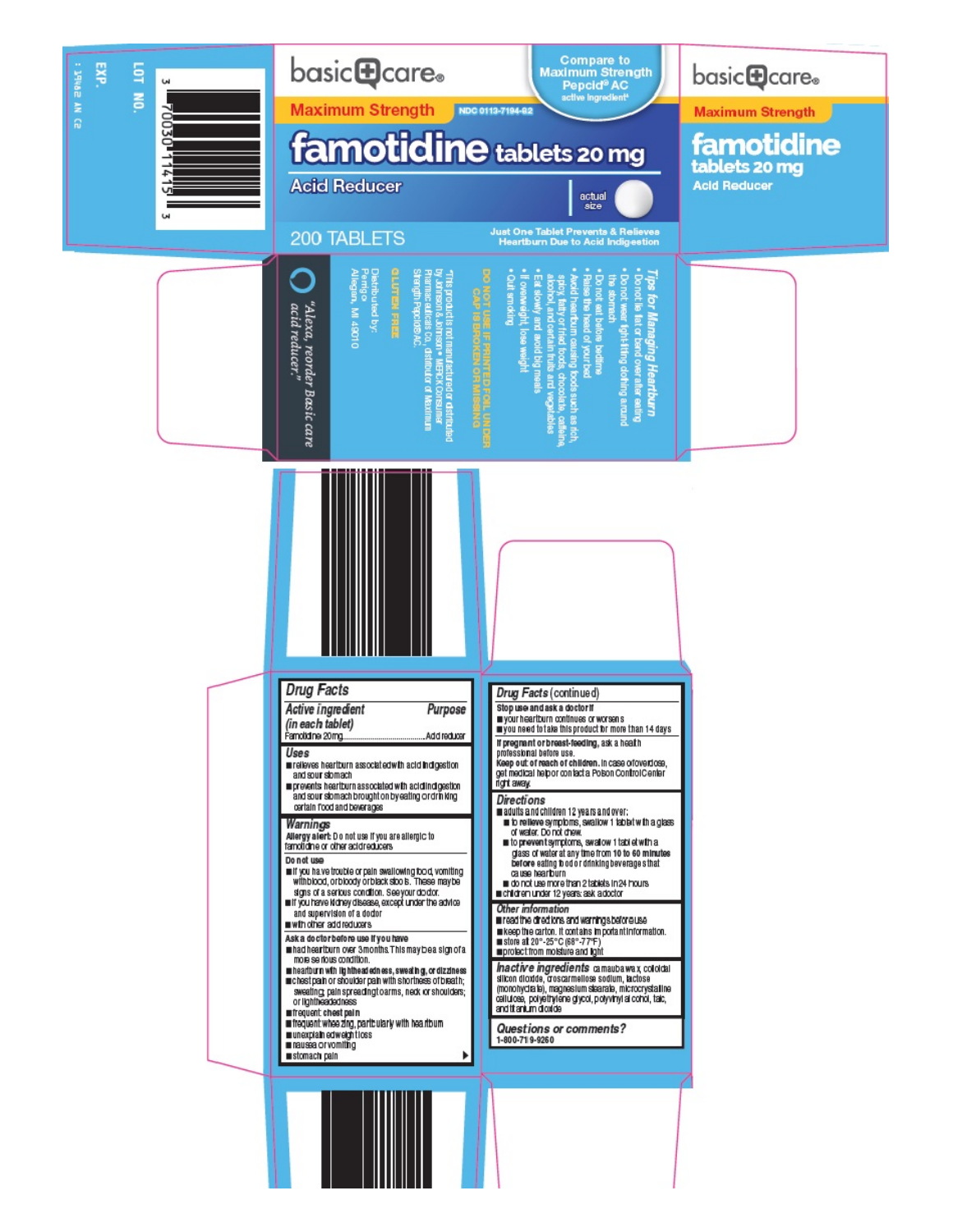

| <b>BASIC CARE FAMOTIDINE</b>                                                      |                            |                                                    |                     |            |                          |                                           |               |  |  |
|-----------------------------------------------------------------------------------|----------------------------|----------------------------------------------------|---------------------|------------|--------------------------|-------------------------------------------|---------------|--|--|
| famotidine tablet, film coated                                                    |                            |                                                    |                     |            |                          |                                           |               |  |  |
|                                                                                   |                            |                                                    |                     |            |                          |                                           |               |  |  |
| <b>Product Information</b>                                                        |                            |                                                    |                     |            |                          |                                           |               |  |  |
| Product Type                                                                      |                            | HUMAN OTC DRUG                                     |                     |            | Item Code (Source)       |                                           | NDC:0113-7194 |  |  |
| <b>Route of Administration</b>                                                    |                            | ORAL                                               |                     |            |                          |                                           |               |  |  |
|                                                                                   |                            |                                                    |                     |            |                          |                                           |               |  |  |
|                                                                                   |                            |                                                    |                     |            |                          |                                           |               |  |  |
| <b>Active Ingredient/Active Moiety</b>                                            |                            |                                                    |                     |            |                          |                                           |               |  |  |
| <b>Ingredient Name</b>                                                            |                            |                                                    |                     |            | <b>Basis of Strength</b> |                                           | Strength      |  |  |
| FAMOTIDINE (UNII: 5QZO15J2Z8) (FAMOTIDINE - UNII:5QZO15J2Z8)<br><b>FAMOTIDINE</b> |                            |                                                    |                     |            |                          |                                           | $20$ mg       |  |  |
|                                                                                   |                            |                                                    |                     |            |                          |                                           |               |  |  |
| <b>Inactive Ingredients</b>                                                       |                            |                                                    |                     |            |                          |                                           |               |  |  |
|                                                                                   |                            | <b>Ingredient Name</b>                             |                     |            |                          |                                           | Strength      |  |  |
| <b>CARNAUBA WAX (UNII: R12CBM0EIZ)</b>                                            |                            |                                                    |                     |            |                          |                                           |               |  |  |
| <b>SILICON DIO XIDE (UNII: ETJ7Z6 XBU4)</b>                                       |                            |                                                    |                     |            |                          |                                           |               |  |  |
| CROSCARMELLOSE SODIUM (UNII: M28OL1HH48)                                          |                            |                                                    |                     |            |                          |                                           |               |  |  |
| LACTOSE MONOHYDRATE (UNII: EWQ57Q8I5X)                                            |                            |                                                    |                     |            |                          |                                           |               |  |  |
| MAGNESIUM STEARATE (UNII: 70097M6I30)                                             |                            |                                                    |                     |            |                          |                                           |               |  |  |
| CELLULOSE, MICRO CRYSTALLINE (UNII: OP1R32D61U)                                   |                            |                                                    |                     |            |                          |                                           |               |  |  |
| POLYETHYLENE GLYCOL (UNII: 3WJQ0SDW1A)                                            |                            |                                                    |                     |            |                          |                                           |               |  |  |
| POLYVINYL ALCOHOL (UNII: 532B59J990)                                              |                            |                                                    |                     |            |                          |                                           |               |  |  |
| TALC (UNII: 7SEV7J4R1U)                                                           |                            |                                                    |                     |            |                          |                                           |               |  |  |
| TITANIUM DIO XIDE (UNII: 15FIX9 V2JP)                                             |                            |                                                    |                     |            |                          |                                           |               |  |  |
|                                                                                   |                            |                                                    |                     |            |                          |                                           |               |  |  |
| <b>Product Characteristics</b>                                                    |                            |                                                    |                     |            |                          |                                           |               |  |  |
|                                                                                   |                            |                                                    |                     |            |                          |                                           |               |  |  |
| Color                                                                             | <b>WHITE</b>               |                                                    | Score               |            |                          | no score                                  |               |  |  |
| <b>Shape</b>                                                                      | <b>ROUND</b>               |                                                    | <b>Size</b>         |            |                          | 8mm                                       |               |  |  |
| Flavor                                                                            |                            |                                                    | <b>Imprint Code</b> |            |                          | L <sub>194</sub>                          |               |  |  |
| <b>Contains</b>                                                                   |                            |                                                    |                     |            |                          |                                           |               |  |  |
|                                                                                   |                            |                                                    |                     |            |                          |                                           |               |  |  |
| Packaging                                                                         |                            |                                                    |                     |            |                          |                                           |               |  |  |
| $\#$<br><b>Item Code</b>                                                          | <b>Package Description</b> |                                                    |                     |            |                          | Marketing Start Date   Marketing End Date |               |  |  |
| 1 NDC:0113-7194-82                                                                | 1 in 1 CARTON              |                                                    |                     | 08/10/2017 |                          |                                           |               |  |  |
| $\mathbf{1}$                                                                      |                            | 200 in 1 BOTTLE; Type 0: Not a Combination Product |                     |            |                          |                                           |               |  |  |
|                                                                                   |                            |                                                    |                     |            |                          |                                           |               |  |  |
|                                                                                   |                            |                                                    |                     |            |                          |                                           |               |  |  |
| <b>Marketing Information</b>                                                      |                            |                                                    |                     |            |                          |                                           |               |  |  |